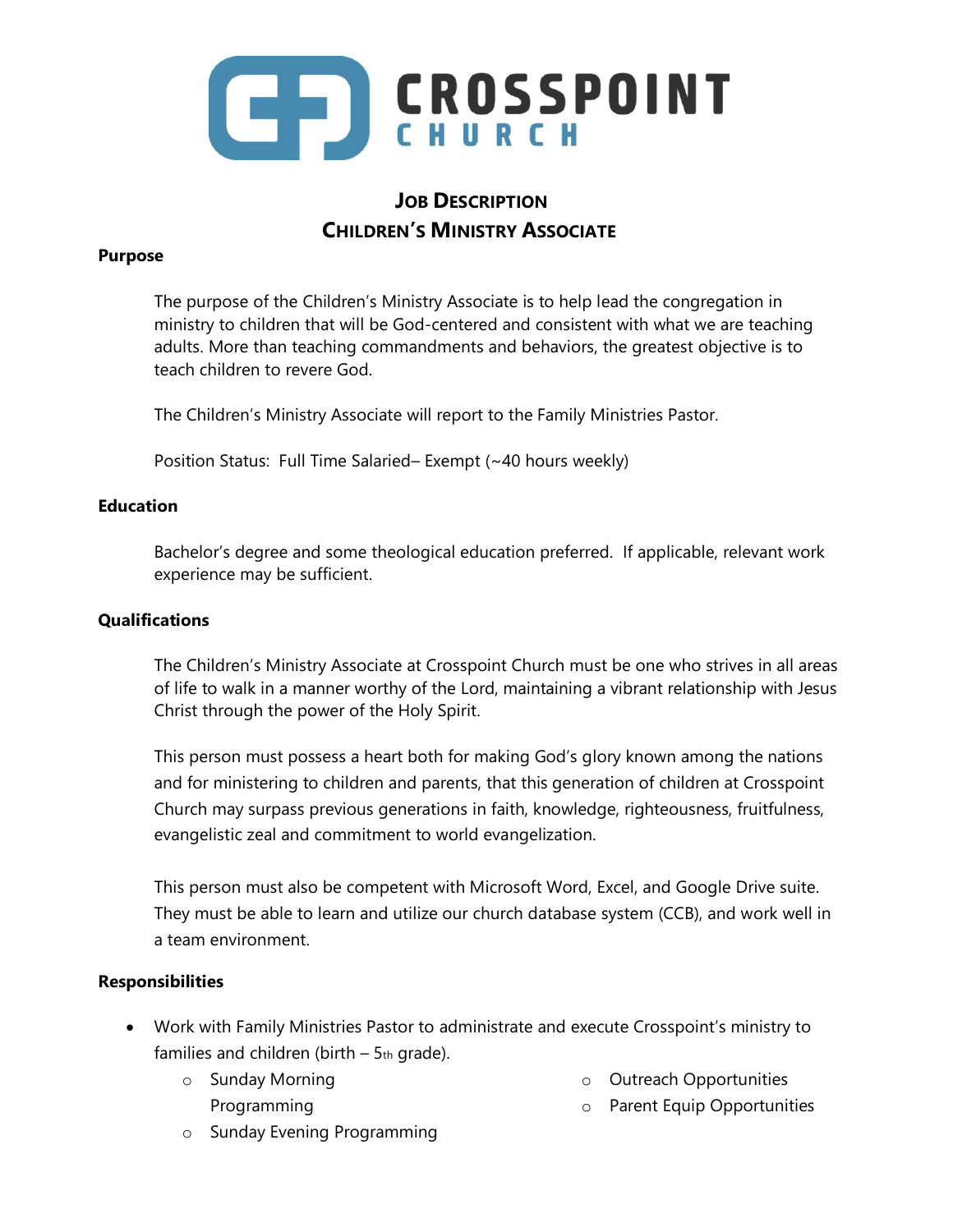# **CROSSPOINT**

- Recruit, mobilize, and train volunteers to serve in our children's ministry in accordance with our Family Ministries Handbook. Training should include philosophy of ministry, sexual abuse awareness, age-group needs, curriculum, goals, and discipline.
- Assist Family Ministries Pastor to train and oversee Generation LINK staff assigned to the Family Ministries team.
- Continuously evaluate and improve infrastructure, systems, facilities, equipment, and policies to better administer this growing ministry.
- Pursue excellence in communication with staff, parents, workers, and outsiders.
- Continue to improve skills and knowledge in areas of responsibility through conferences and other opportunities.
- Promote the unity and synergy of the church that God may be glorified in all things.
- Other duties as assigned by Family Ministries Pastor.

See below, Crosspoint's Vision for Ministry to Children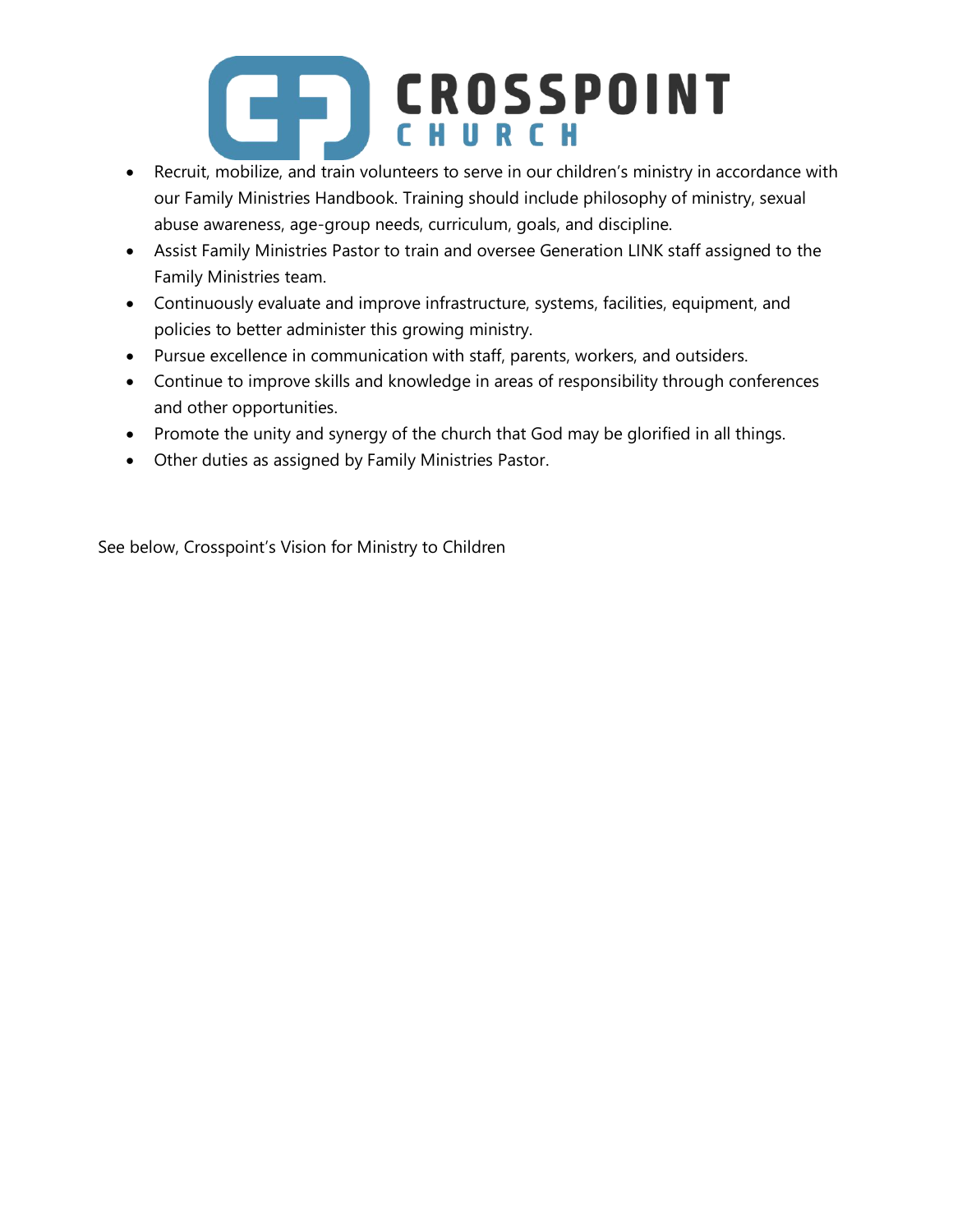# **VISION FOR MINISTRY TO CHILDREN**

Our prayer is that this generation of children at Crosspoint Church may surpass previous generations in faith, in knowledge, in righteousness, in fruitfulness, in evangelistic zeal and in commitment to world evangelization.

# **KEY SCRIPTURAL TEXTS: II TIMOTHY 3:14-15; DEUTERONOMY 6; PSALM 78**

# **I. Impart the Truth<sup>i</sup>**

*". . . .from childhood you have been acquainted with the sacred writings. . ." (II Tim. 3:15)*

A. Acquaint children with the whole Bible. *All Scripture is God-breathed and is useful for teaching, rebuking, correcting and training in righteousness (II Tim. 3:16)*

B. Present the Bible as a revelation of the character and purposes of God. *Remember the former things, those of long ago; I am God, and there is no other; I am God, and there is none like me. I make known the end from the beginning, from ancient times, what is still to come. I say: My purpose will stand, and I will do all that I please. From the east I summon a bird of prey; from a far-off land, a man to fulfill my purpose. What I have said, that will I bring about; what I have planned, that will I do. (Isa. 46:9-11)*

C. Encourage children to develop a Biblical mindset and a Christian worldview. *Do not conform any longer to the pattern of this world, but be transformed by the renewing of your mind. Then you will be able to test and approve what God's will is-- his good, pleasing and perfect will. (Rom. 12:2)*

#### **II. Encourage Faith in Jesus**

"..from childhood you have been acquainted with the sacred writings which are able to instruct you for salvation through faith in Christ Jesus."

A. Encourage children to trust in the character and promises of God *Know therefore that the LORD your God is God; he is the faithful God, keeping his covenant of love to a thousand generations of those who love him and keep his commands. (Deut. 7:9)* 

B. Lead children to recognize their sinful state and to respond in repentance and faith in God through the person and work of Jesus Christ *This is the one I esteem: he who is humble and contrite in spirit, and trembles at my word. (Isa. 66:2b)*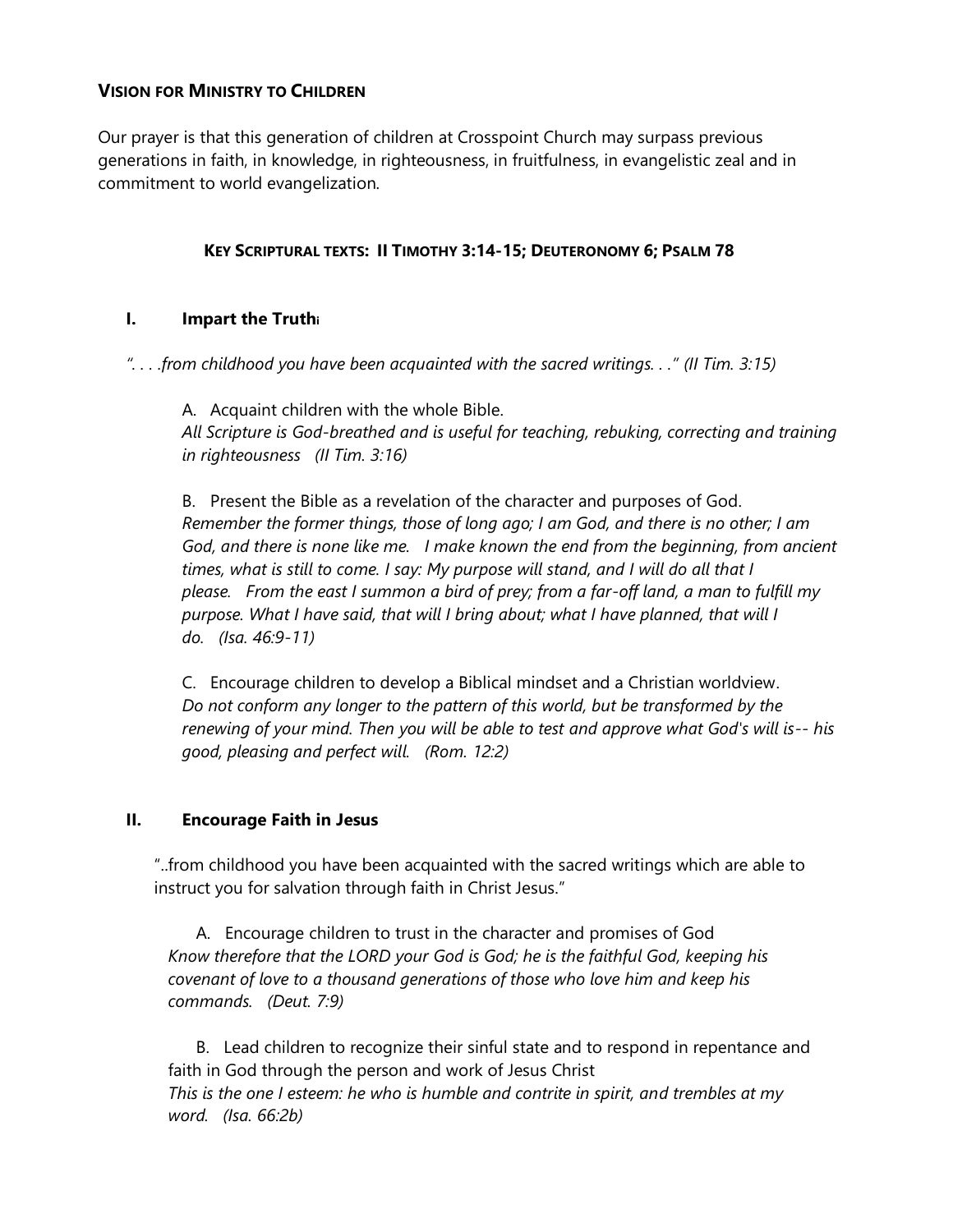C. Cultivate a love for the Word and a habit of interacting and responding in faith and obedience to the Word

*When your words came, I ate them; they were my joy and my heart's delight, for I bear your name, O LORD God Almighty. (Jer. 15:16) I have hidden your word in my heart that I might not sin against you. (Ps. 119:11) Do not merely listen to the word, and so deceive yourselves. Do what it says. (James 1:22)* 

# **III. Equip Parents to Shepherd the Hearts of their Children**

". . . from childhood you have been acquainted with the sacred writings which are able to instruct you for salvation through faith in Christ Jesus" II Tim. 3:15

- A. Affirm parents in their vital stewardship of the spiritual formation of their children (Eph. 6:4, Col. 3:20,21, 2 Tim 1:5)
- B. Train and resource parents to shepherd their children's hearts with the gospel (Deut. 6:4-9, Eph. 4:11,12)

# **IV. Lead Children to Actively Participate in the Purposes of God**

*". . . from childhood you have been acquainted with the sacred writings which are able to instruct you for salvation through faith in Christ Jesus . . . that the man of God may be complete, equipped for every good work" (II Tim. 3:15, 16b)*

A. Help children to see the hand of God at work in this world. *Praise be to the name of God for ever and ever; wisdom and power are his. He changes times and seasons; he sets up kings and deposes them. He gives wisdom to the wise and knowledge to the discerning. (Dan. 2:20-21)* 

B. Encourage children to recognize and use their spiritual gifts for the good of the body and the world.

*Therefore, my dear brothers, stand firm. Let nothing move you. Always give yourselves fully to the work of the Lord, because you know that your labor in the Lord is not in vain. (I Cor. 5:58)*

*He established a testimony in Jacob, and appointed a law in Israel, which he commanded our fathers to teach their children; that the next generation might know them, the children yet unborn, and arise and tell them to their children, so that they should set their hope in God, and not forget the works of God, but keep his commandments; and that they should*